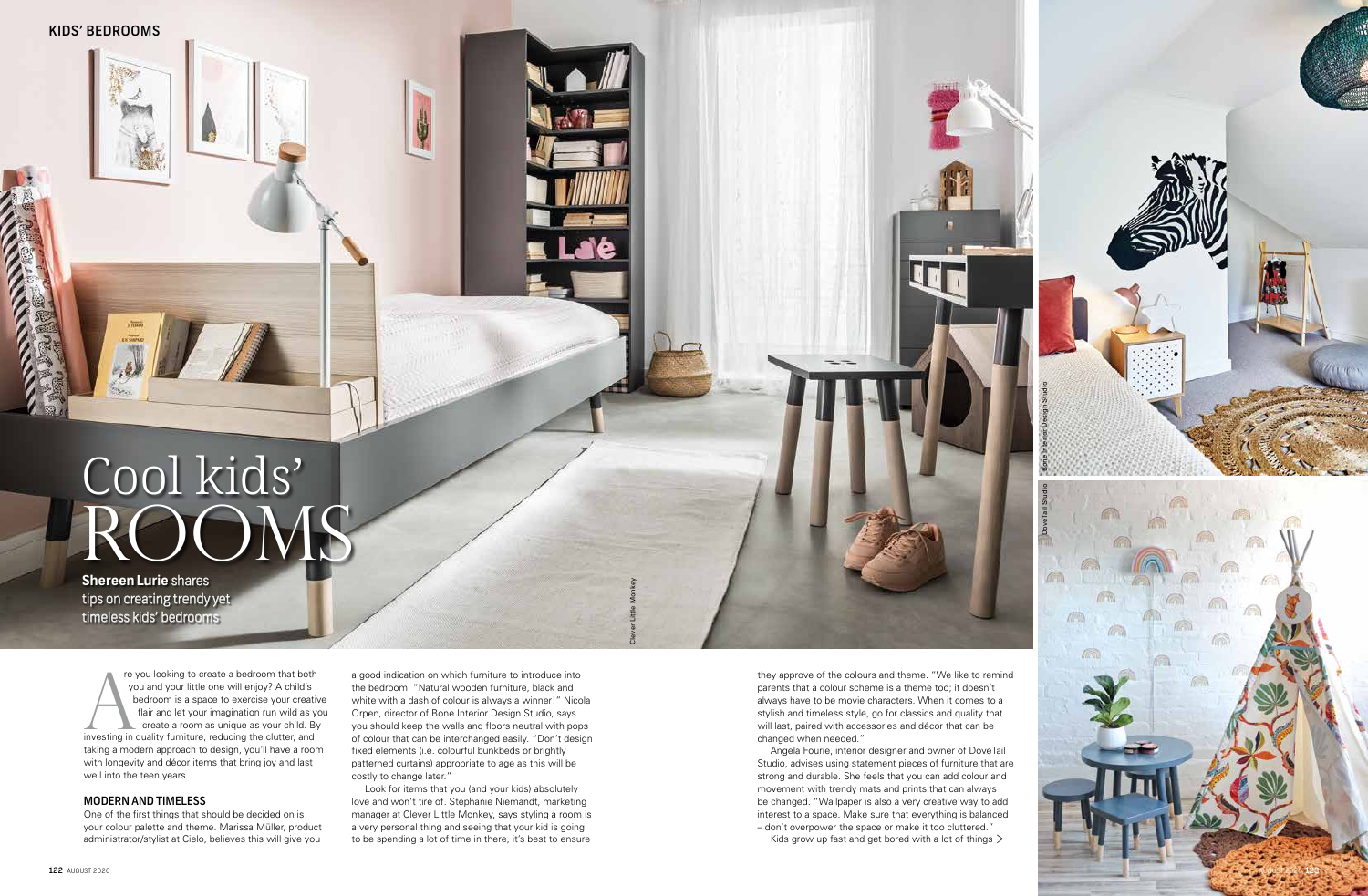very quickly. Leanne Van Niekerk, interior designer and owner of Leanne Van Niekerk Interiors, adds that constantly updating their bedroom can be hard and expensive. "To remedy this, keep things simple, be

intentional about the design so that you can create a space that does not go out of style, but still reflects the child's personality. A child's bedroom is not only used for sleeping, it is a space where they play, imagine, do homework, and hang out with friends."

## EFFECTIVE STORAGE SOLUTIONS

Orpen is a big fan of using large woven baskets as toy storage as they are multifunctional and can act as planter baskets down the line. "Simple open box shelving provides beautiful toy display opportunities and can double up as home office storage when the kids outgrow them."

According to Niemandt, one can never have enough

storage and the good news is that stylish storage that forms part of your décor has become quite a handy trend. "By incorporating storage into your décor, it sets the tone of organising and cleaning up after playtime, without it being a chore. Use a beautiful basket for toys or blocks, while wall shelves make gorgeous bookcases for display and those special out-of-reach items. We love using a big, sturdy dresser (that has been converted from being used as a compactum in the baby's room) as it completes the room and serves as storage for just about anything."

Fourie says you need sufficient width, height and depth in the storage pieces you choose, so ensure that the pieces you choose have the capacity to store what is needed. "Divide up the things you need stored for effective use of space in an orderly approach – blankets, toys and books each in their own compartments." For Van Niekerk, sleek storage in a stylish bedroom is key. "I love a mix of both open and closed storage. Big baskets make cleaning up toys a breeze. Simple and customisable shelving units can be personalised with colourful storage cubes, making it easy for kids to pull out and pack away their toys. They can be used to display awards and memorabilia when they get older."



# "Natural wooden furniture, black and white with a dash of colour is always a winner." – Marissa Müller

## KID -FRIENDLY COLOUR PALETTES

The colour palette in your bedroom will set the tone for a stylish room. According to Orpen, you should always opt for a warm neutral base colour for your walls that complements the existing floor finish. "Don't opt for the obvious dated pink and blue schemes. For girls' rooms ochres and peachy hues work while for boys' rooms rusts and charcoal/ navy make bold statements and age better than the



brighter palettes." Most of us remember our childhood bedrooms as very colourful and fun, adds Muller. "Nowadays we lean more towards neutral furniture and splashes of colour and textures here and there for a more contemporary look and feel.' Niemandt believes

that with colour, it's  $>$ 

Cielo

DoveTail Studio



Clever Little Monkey